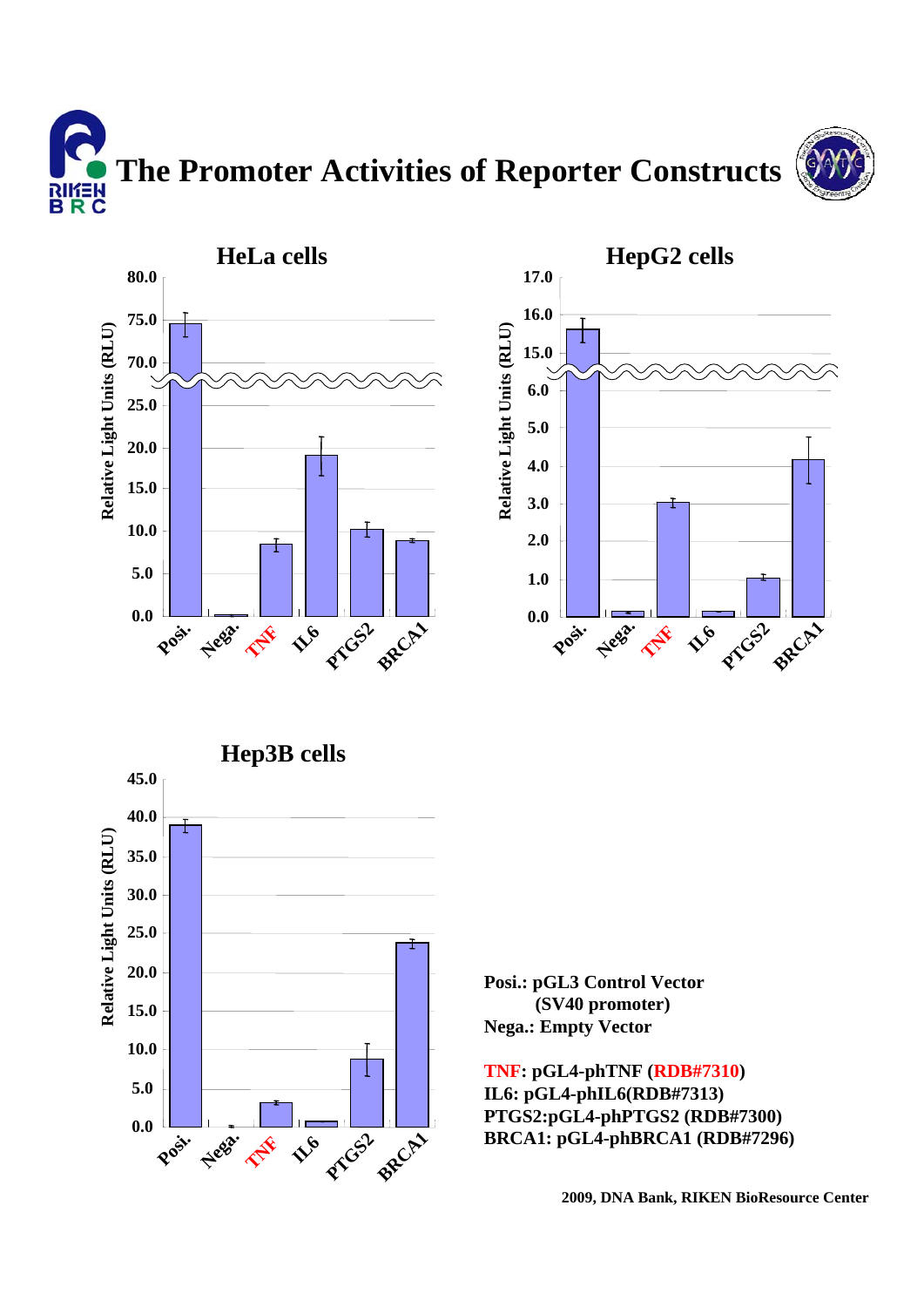

Date : 2010.01.25 1st Nucleotide Sequence File Name : Reference Seq.gnu Sequence Size : 5441 2nd Nucleotide Sequence File Name : RDB7310F.fasta Sequence Size : 531 Unit Size to Compare = 1 Pick up Location  $= 1$  $[89.038\% / 520 \text{ bp}]$  INT/OPT. Score : < 340/ 1556 > 1' GG CCTAACTGGC CGGTACCTGA GCTCGCTAGC CTCGAG---- \*. \* \* \*\* \* \*\* \*\*\*\*\* \* \*\*\*\*.\* \* \* \*\* 1" CNTTTTGTAG GGCAAGCCGN TCAATCTAAT CGCTACCTTC GATCGCNAAC CCATAGCCCA 39' ------GATC TGTGGGGAGA ACAAAAGGAT AAGGG-CTCA GAGAGCTTCA GGGNATATGT \* \*\*\*\*\*\*\*\*\* \*\* \*\*\*\*\*\*\* \*\*\*\*\* \*.\* \*\*\*\* \*\* \*\*.\*\*\*\*\*\* 61" ATCCCAGTAT CGTGGGGAGA AC-AAAGGAT AAGGGACNCT TAGAGACTC- -GGGATATGT 92' GATGGACTCA CCAGGTGAGG CCGCCAGACT GCTGCAGGGG AAGCNAAAGG AGAAGCTGAG \*\*\*\*\*\*\*\*\*\* \*\*\*\*\*\*\*\*\*\* \*\*\*\*\*\*\*\*\*\* \*\*\*\*\*\*\*\*\*\* \*\*\* . \*\*\*\* \*\*\*\*\*\*\*\*\*\* 118" GATGGACTCA CCAGGTGAGG CCGCCAGACT GCTGCAGGGG AAG-ACAAGG AGAAGCTGAG 152' AAGATGAAGG AAAAGTCAGG GTCTGGAGGG GCGGGNGGTC AGGGAGCTCC TGGGAGATAT \*\*\*\*\*\*\*\*\*\* \*\*\*\*\*\*\*\*\*\* \*\*\*\*\*\*\*\*\*\* \*\*\*\*\* \*\*\*\* \*\*\*\*\*\*\*\*\*\* \*\*\*\*\*\*\*\*\*\* 177" AAGATGAAGG AAAAGTCAGG GTCTGGAGGG GCGGG-GGTC AGGGAGCTCC TGGGAGATAT 212' GGCCACATGT AGCGGCTCTG AGGAATNGGG TTACAGGAGA CCTCTGGGGA GATGTGACCA \*\*\*\*\*\*\*\*\*\* \*\*\*\*\*\*\*\*\*\* \*\*\*\*\*\* \*\*\* \*\*\*\*\*\*\*\*\*\* \*\*\*\*\*\*\*\*\*\* \*\*\*\*\*\*\*\*\*\* 236" GGCCACATGT AGCGGCTCTG AGGAAT-GGG TTACAGGAGA CCTCTGGGGA GATGTGACCA

[ GENETYX : Nucleotide Sequence Homology Data ]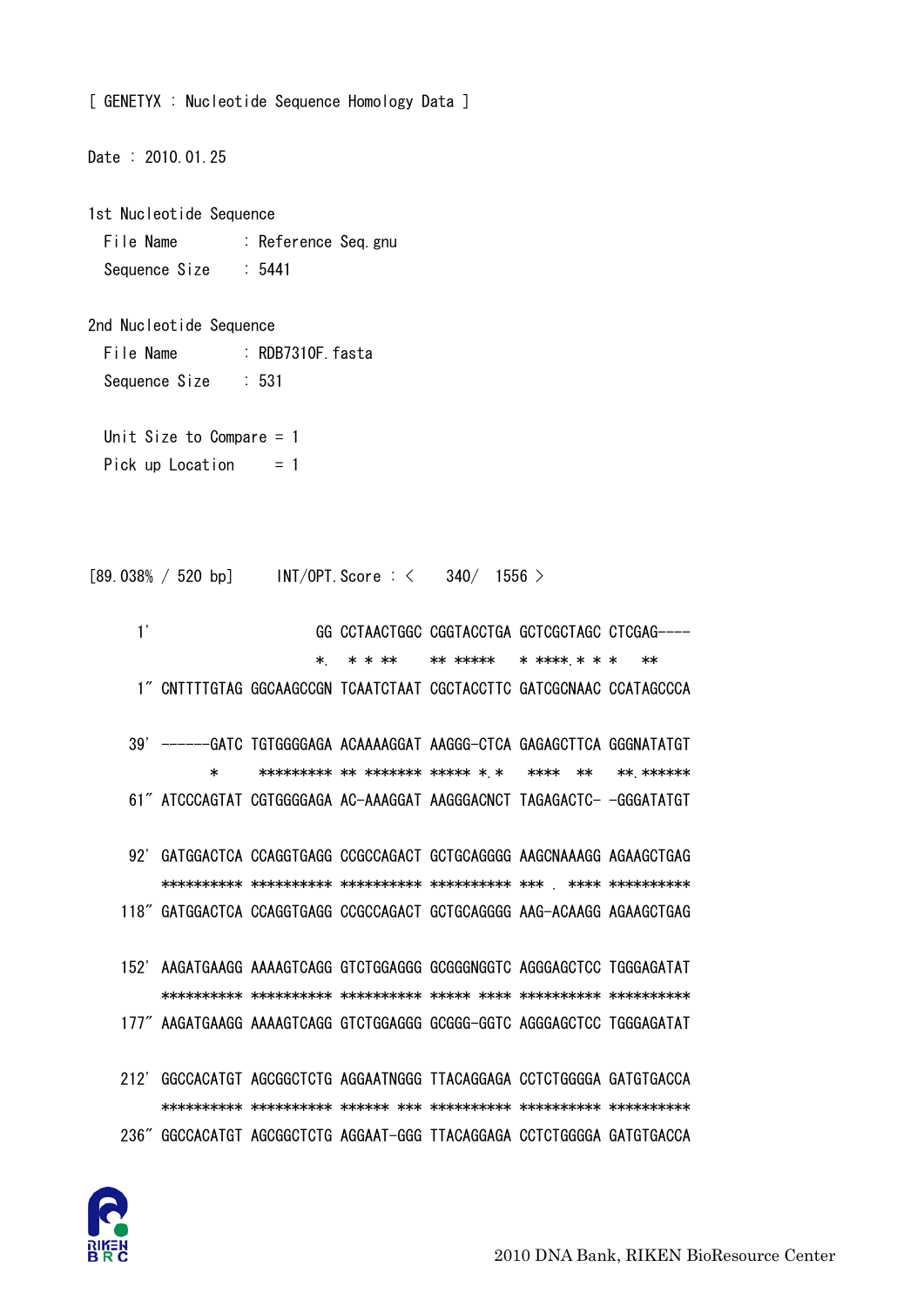| 272' |                                                                        | CAGCAATGGG TAGGAGANAT GTCCAGGGCT ATGGAAGTCG AGTATGGGGA CCCCCCCTTA |  |                     |  |
|------|------------------------------------------------------------------------|-------------------------------------------------------------------|--|---------------------|--|
|      |                                                                        |                                                                   |  |                     |  |
|      | 295" CAGCAATGGG TAGGAGA-AT GTCCAGGGCT ATGGAAGTCG AGTATGGGGA CCCCCCCTTA |                                                                   |  |                     |  |
|      |                                                                        |                                                                   |  |                     |  |
| 332' |                                                                        | ACGAAGACNA GGGCCATGTA GAGGGCCCCA GGGAGTGAAA GAGCCTCCAG GACCTCCAGN |  |                     |  |
|      |                                                                        |                                                                   |  |                     |  |
|      | 354″ ACGAAGAC-A GGGCCATGTA GAGGGCCCCA GGGAGTGAAA GAGCCTCCAG GACCTCCAG- |                                                                   |  |                     |  |
|      |                                                                        |                                                                   |  |                     |  |
| 392' |                                                                        | GTATGGAATA CAGGGGACGT TT-AAGAAGA TATGGCCACA CACTGGGGCC CNTGAGAAGT |  |                     |  |
|      |                                                                        |                                                                   |  |                     |  |
|      | 412″ GTATGGAATA CAGGGGACGT TTAAAGAAGA TATGGCCACA CACTGGGGCC C-TGAGAAGT |                                                                   |  |                     |  |
|      |                                                                        |                                                                   |  |                     |  |
| 451' |                                                                        | GAGAGCTTCA TG-AAAAAAA T-CAGGGA-C CCCAGAGTT- CCTT-GGNAA G-CCAAGACT |  |                     |  |
|      |                                                                        |                                                                   |  | **** ** ** * ****** |  |
|      | 471" GAGAGCTTCA TGAAAAAAAA TCCAGGGACC CCCAGAGTTC CCTTGGGAAA GCCCAAGAAC |                                                                   |  |                     |  |
|      |                                                                        |                                                                   |  |                     |  |
| 505' |                                                                        | GAAACCAGCA TTATGAGTCT CCGGGTCAGA ATGAAAGAAN GAAGGCCTGC CCCAGTGGGG |  |                     |  |
|      |                                                                        |                                                                   |  |                     |  |
|      |                                                                        |                                                                   |  |                     |  |

531" T

1st Nucleotide Sequence

File Name : Reference Seq.gnu Sequence Size  $: 5441$ 

2nd Nucleotide Sequence

File Name : RDB7310R. fasta (Complementary) Sequence Size  $: 690$ 

Unit Size to Compare  $= 1$ Pick up Location  $= 1$ 

[91.311% / 679 bp] INT/OPT. Score:  $\langle 254/2176 \rangle$ 

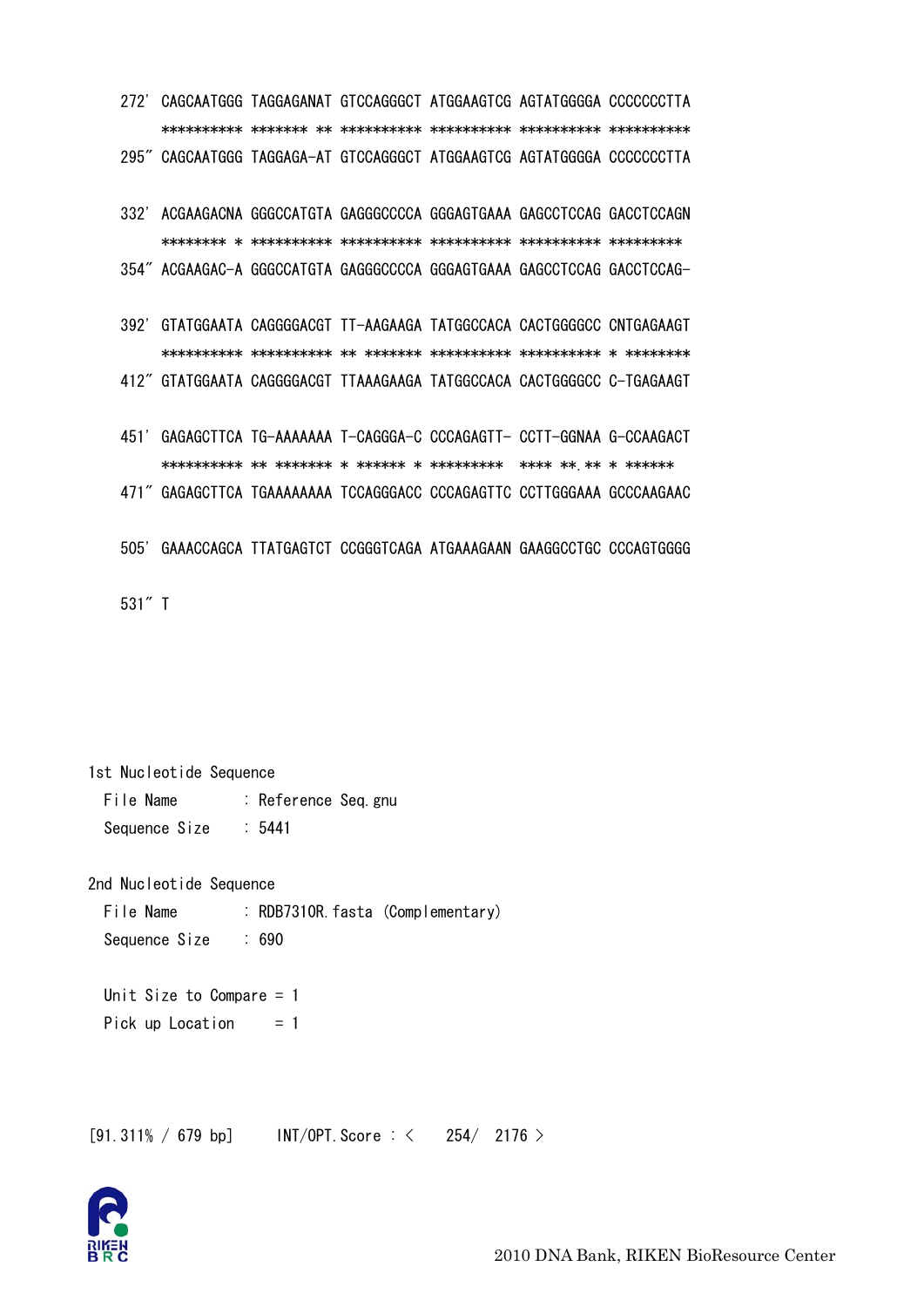

- 1141' GAATGATTCT TTCCCNCGCC CTCCTCTCGC CCCAGGGACA TATAAAGGCA GTTGTTGGCA 501" GAATGATTCT TTCCC-CGCC CTCCTCTCGC CCCAGGGACA TATAAAGGCA G-TGTTGGCA
- 1081' CTACCGCTTC CTCCAGATGA GCTCNATGGG TTTCTCCACC AAGGAAGTTT TCCGCTGGTT 442" CTACCGCTTC CTCCAGATGA GCTC-ATGGG TTTCTCCACC AAGGAAGTTT TCCGCTGGTT
- 1021' CTTTCCAAAT CCCCGCCCCC GCGATGGAGA AGANAACCGA GACAGAAGGT GCAGGGCCCA 383" CTTTCCAAAT CCCCGCCCCC GCGATGGAGA AGA-AACCGA GACAGAAGGT GCAGGGCCCA
- 324" AATCGGAGCA GGGAGGATGG GGAGTGTGAG GGGTATCCTT GA-TGCTTGT GTGTCCCCAA

961' AATCGGAGCA GGGAGGATGG GGAGTGTGAG GGGTATCCTT GANTGCTTGT GTGTCCCCAA

266" -GTTCAGCCT CCAGGGTCCT ACACACAAAT CAGTCAGTGG CCCAGAAGAC C-CCCCTCGG

901' NGTTCAGCCT CCAGGGTCCT ACACACAAAT CAGTCAGTGG CCCAGAAGAC CNCCCCTCGG

- 841' CACAGACCTN GGTCCCCAAA AGAAATGGAG GCAATAGGTT TTGAGGGGCA TGGGGACGGG 207" CACAGACCT- GGTCCCCAAA AGAAATGGAG GCAATAGGTT TTGAGGGGCA TGGGGACGGG
- 781' TCCCAGTTCT AGTTCTATNC TTTTTCCTGC ATCCTGTCTG GAAGTTAGAA GGAAACAGAC 148" TCCCAGTTCT AGTTCTAT-C TTTTTCCTGC ATCCTGTCTG GAAGTTAGAA GGAAACAGAC
- 721' ACAGCTTTTC CCTCCAACCC CGTTTTCNTC TCCCTCAAGG ACTCAGCTTT CTGAAGCCCC 89" ACAGCTTTTC CCTCCAACCC CGTTTTC-TC TCCCTCAAGG ACTCAGCTTT CTGAAGCCCC
- 661' CACCAAGCCC CCAGCTCCTT CTCCCCGCAG GGACCCNAAA CACAGGCCTC AGGACTCAAC 32" CACC-AGCCC CCAGCTCCTT CTCCCCGC-N GGACCC-AAA CACAGGCCTC AGGACTCAAC
- 601' GCTGTCCCAG GCTTGTCCCT GCTACCCCCA CCCAGCCTTT CCTGANGGCC TCAAGCCTGC  $1''$ AAACC CAAGGCCCTT CCTG--GGCT TC-AGCCT-N